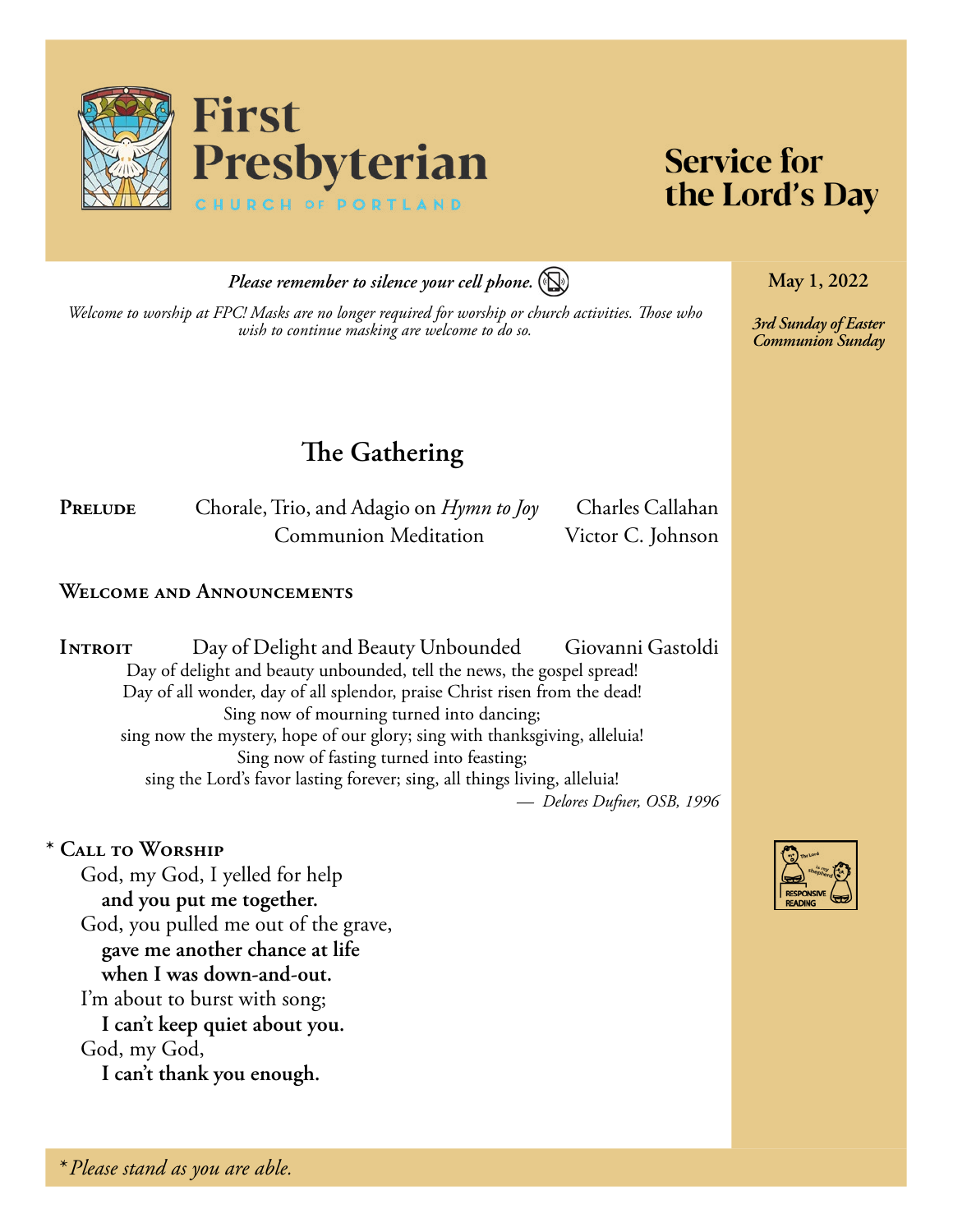- **\* Prayer of the Day Living God, long ago, faithful women proclaimed the good news of Jesus' resurrection, and the world was changed forever. Teach us to keep faith with them, that our witness may be as bold, our love as deep, and our faith as true. Amen.**
- \* **Hymn** #248 Christ Is Risen! Shout Hosanna! hymn to joy
- **\* Invitation to Confession**



**\* Prayer of Confession God of compassion, we confess that like Mary, Thomas, and the other disciples we have failed to recognize our Lord. We have failed to do as he commanded; to feed and tend your sheep. Forgive us when we turn away from those in need. Break our hearts of stone.** 

*Our prayers continue in silence.*

# **\* Lord, Have Mercy** land of rest

**Lord, have mercy; Christ, have mercy; Lord, have mercy upon us. Lord, have mercy; Christ, have mercy; Lord, have mercy upon us.**

Text: Trad. liturgical text Tune: LAND OF REST, 8.7.8.7; American folk melody; arr. Richard Proulx, 1984

# **\* Assurance of Pardon**

Hear the good news! By God's mercy, we are forgiven; by God's mercy, we are made whole; by God's mercy, we are equipped to serve others. Believe the good news of the gospel: In Jesus Christ we are forgiven. **Thanks be to God!**

# **\* Response of Praise** llanfair

**Hail the Lord of earth and heaven! Alleluia! Praise to you by both be given, Alleluia! Every knee to you shall bow, Alleluia! Risen Christ, triumphant now. Alleluia!**

Text: Charles Wesley, 1739, alt. Tune: LLANFAIR, 7.7.7.7 with alleluias; Robert Williams, 1817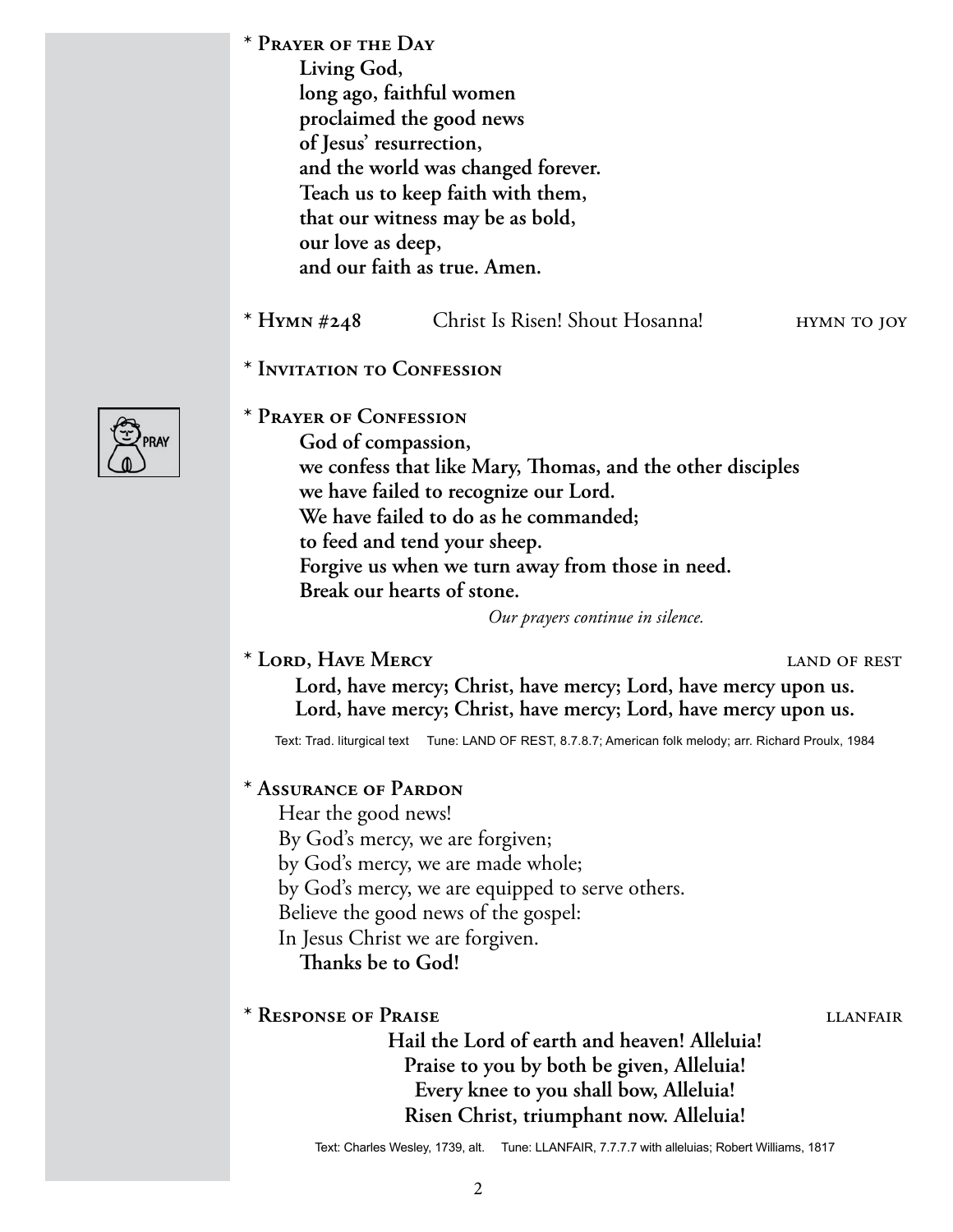# **\* Sharing the Peace**

Since God has forgiven us in Christ, we are also to forgive one another. The peace of our Lord Jesus Christ be with you all. **And also with you!**

*Please take a moment to be thankful for God's peace.*

# **The Word**

**Children's Moment** 

**Prayer for Illumination**

| <b>FIRST SCRIPTURE READING</b><br>The Word of the Lord.<br>Thanks be to God.                                                                                                                                                                                                                                                                                                                                                                                                                             |                             | Psalm 30             | Pew Bible, pg. 505 (OT)            |  |
|----------------------------------------------------------------------------------------------------------------------------------------------------------------------------------------------------------------------------------------------------------------------------------------------------------------------------------------------------------------------------------------------------------------------------------------------------------------------------------------------------------|-----------------------------|----------------------|------------------------------------|--|
| ANTHEM                                                                                                                                                                                                                                                                                                                                                                                                                                                                                                   |                             | A Repeating Alleluia | Calvin Hampton                     |  |
| <b>SECOND SCRIPTURE READING</b><br>John 21:1-19<br>Pew Bible, pg. $115 (NT)$<br>The Gospel of the Lord.<br>Praise to you, O Christ.                                                                                                                                                                                                                                                                                                                                                                      |                             |                      |                                    |  |
| <b>SERMON</b>                                                                                                                                                                                                                                                                                                                                                                                                                                                                                            | "Feed, Tend & Follow"       |                      | Rev. Brenna Dykman                 |  |
| * Hymn #726                                                                                                                                                                                                                                                                                                                                                                                                                                                                                              | Will You Come and Follow Me |                      | <b>KELVINGROVE</b>                 |  |
| * AFFIRMATION OF FAITH                                                                                                                                                                                                                                                                                                                                                                                                                                                                                   |                             |                      | <i>from</i> the Confession of 1967 |  |
| God's sovereign love is a mystery beyond the reach of human mind.<br>Human thought ascribes to God<br>superlatives of power, wisdom, and goodness.<br>But God reveals God's love in Jesus Christ<br>by showing power in the form of a servant,<br>wisdom in the folly of the cross,<br>and goodness in receiving sinfulness.<br>The power of God's love in Christ to transform the world<br>discloses that the Redeemer is the Lord and Creator<br>who made all things to serve the purpose of his love. |                             |                      |                                    |  |



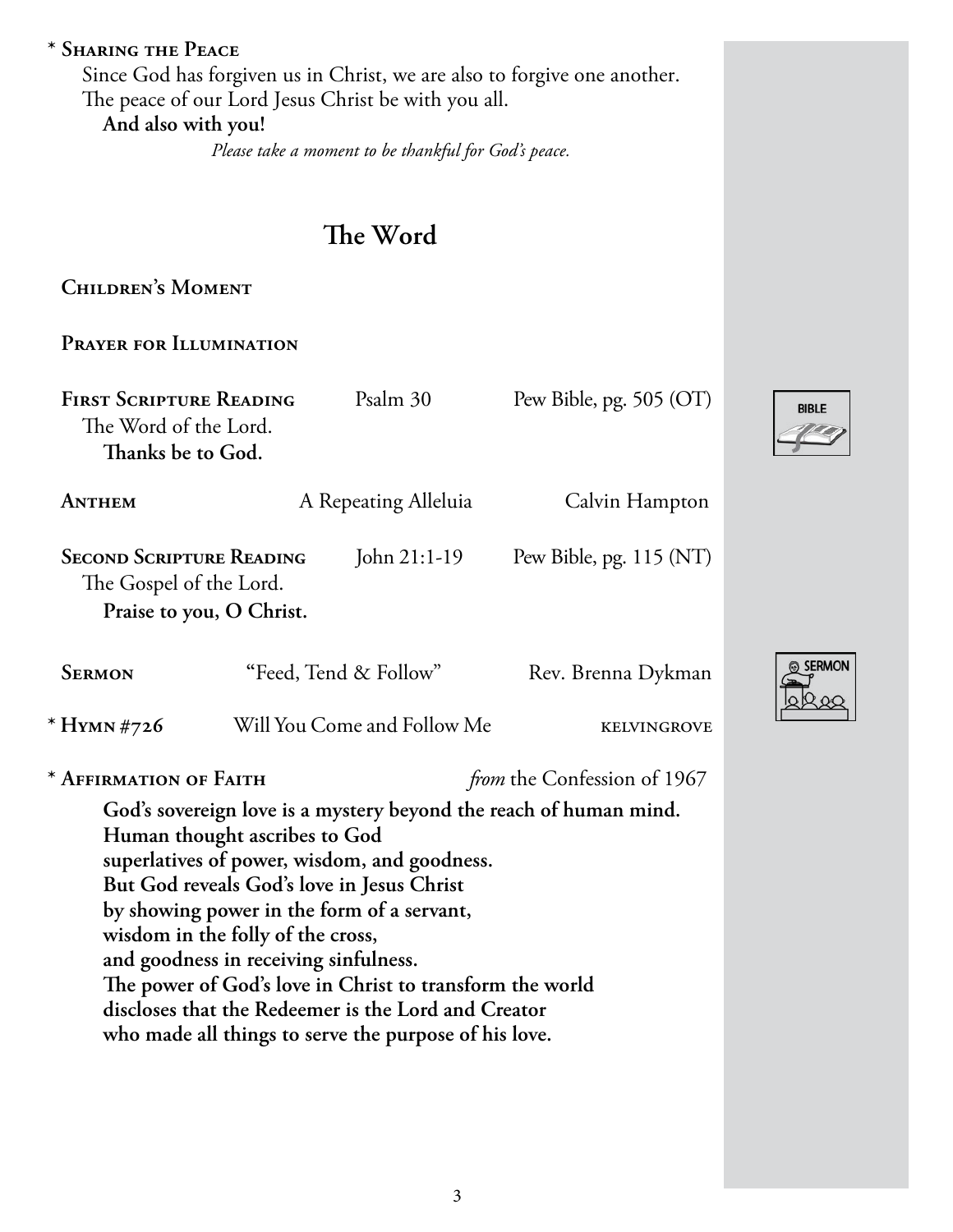**OFFERTORY** Savior, Like a Shepherd Lead Us

William Bradley Roberts

Savior, like a shepherd lead us; much we need thy tender care; in thy pleasant pastures feed us for our use thy folds prepare. Blessed Jesus! Blessed Jesus! Thou hast bought us, thine we are.

Early let us seek thy favor, early let us learn thy will; do thou, Lord, our only Savior, with thy love our bosoms fill. Blessed Jesus! Blessed Jesus! Thou hast loved us; love us still.

*Thank you for your faithful support of the church and Christ's ongoing ministry. You may give through the church website at this link:* [firstpresportland.ccbchurch.com/goto/giving](http://firstpresportland.ccbchurch.com/goto/giving) *or mail your check to the church office: 1200 SW Alder St., Portland, OR 97205. Those attending worship are invited to leave gifts in the offering plates as they leave the sanctuary.*



### **\* Doxology** lasst uns erfreuen

**Praise God, from whom all blessings flow. Praise God, all creatures high and low. Alleluia, alleluia! Praise God, in Jesus fully known: Creator, Word, and Spirit one. Alleluia, alleluia! Alleluia, alleluia, alleluia!**

Text: Brian Wren, 1989 Tune: LASST UNS ERFREUEN, LM with alleluias; *Geistliche Kirchengesänge*, 1623

# **The Lord's Supper**

*In this service of worship, in which we remember the last supper Jesus shared with his disciples, we invite those worshipping with us online to participate in communion at home.* 

**Prayers of Great Thanksgiving and Intercession**

The Lord be with you. **And also with you.** Lift up your hearts. **We lift them to the Lord.** Let us give thanks to the Lord our God. **It is right to give our thanks and praise.**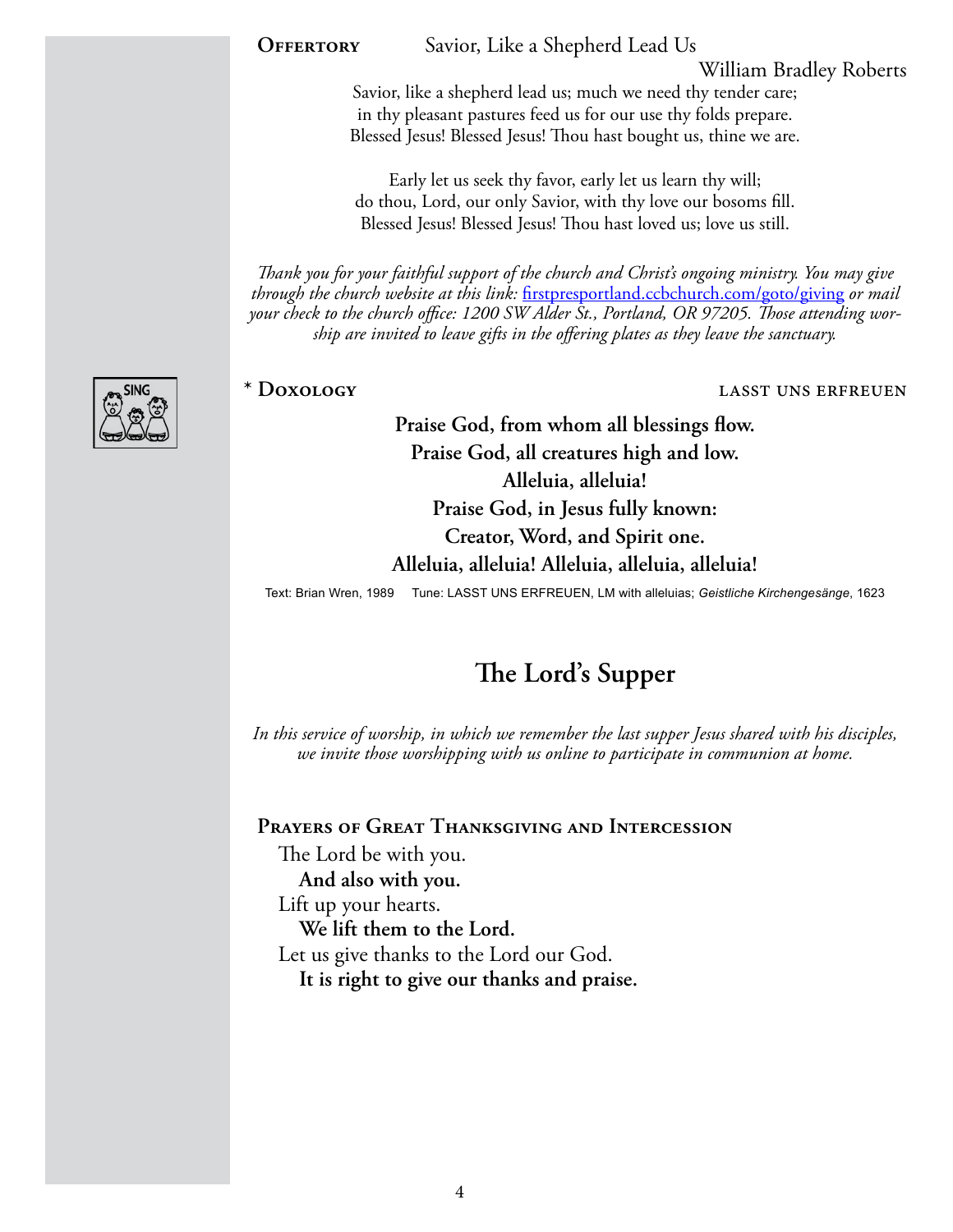# **Great Thanksgiving Acclamations**

*(The prayer continues)*

...we glorify your name and lift our voices in joyful praise.

**Holy, Holy, Holy** *(Hymnal #552)*

*(The prayer continues)*

...that we might proclaim the One crucified and risen.

**Christ Has Died, Christ Is Risen** *(Hymnal #553)* 

*(The prayer continues)*

...all glory and honor are yours, almighty God, now and forever.

**Amen** *(Hymnal #554)*

**The Lord's Prayer** *(Unison)*

**Our Father who art in heaven, hallowed be thy name. Thy kingdom come, thy will be done, on earth as it is in heaven. Give us this day our daily bread; and forgive us our debts, as we forgive our debtors; and lead us not into temptation, but deliver us from evil. For thine is the kingdom and the power and the glory, forever. Amen.**

**Sharing of the Bread and Cup** 

**Communion Music** Bread of the WorldTrad. Scottish (arr. Alan Bullard) Bread of the world in mercy broken, wine of the soul in mercy shed, by whom the words of life were spoken, and in whose death our sins are dead: look on the heart by sorrow broken, look on the tears by sinners shed; and be your feast to us the token that by your grace our souls are fed. *— Reginald Heber, 1827, alt.*

**Prayer after Communion**

# **The Sending**

**\* Hymn #320** The Church of Christ in Every Age wareham

**\* Benediction** 

PostLUDE Gigue on *Hymn to Joy* Charles Callahan

*Music reprinted under* [OneLicense.net](http://OneLicense.net) *#A-706706.*

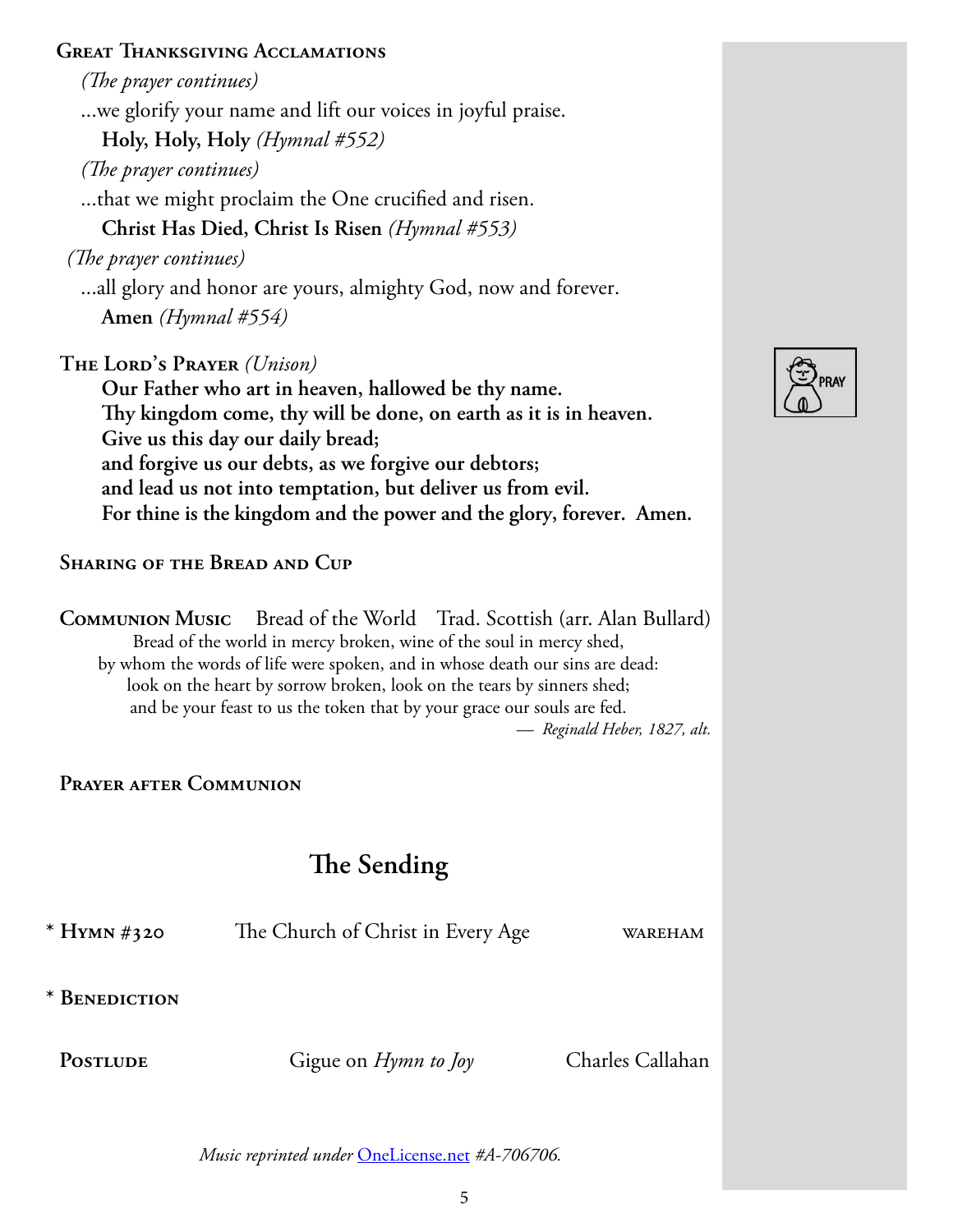| WORSHIP<br><b>LEADERS</b>          | Rev. Brenna Dykman, Interim Associate Pastor<br>Rev. Carmen Goetschius, Parish Associate<br>Greg Homza, Director of Music Ministries                                                                                                                                                                                                                                                                        |
|------------------------------------|-------------------------------------------------------------------------------------------------------------------------------------------------------------------------------------------------------------------------------------------------------------------------------------------------------------------------------------------------------------------------------------------------------------|
|                                    | Shelby Walker, Lay Reader                                                                                                                                                                                                                                                                                                                                                                                   |
| <b>PRAYERS OF</b><br>THE PEOPLE    | We join in holding in prayer:<br>Liz Dean, Ed & Janice Gehrig, Herb Grose, Bob Hastings, Fran Hermanson,<br>Myra Rounsavell, Tom Showalter, Pete Taylor, and others facing illness and loss.<br>If you would like your name added to the prayer section of the weekly bulletin, or confidential prayers,<br>please contact the church office at office@firstpresportland.org or by phone at (503) 228-7331. |
| <b>SANCTUARY</b><br><b>FLOWERS</b> | The sanctuary flowers today are given in loving memory of our parents, Loretta<br>C. Bulkley and Robert D. Bulkley, Sr., by Jeane Bulkley Iles and Robert D.<br>Bulkley.                                                                                                                                                                                                                                    |

# **Confirmation 2022-23**

Parents and Grandparents! Do you know a youth that may be interested in participating in a confirmation class next year? Pastor Carmen is putting together a list of potential participants and will be hosting a meeting next month to describe what is involved, so you can better determine if this is the right step for your family. Confirmation is a set of classes over a period of months that provide young people an opportunity to learn and reflect on the Christian faith and what it means to them.

If you'd like to receive more information, please reach out to her via email at [cgoetschius@firstpresportland.org](mailto:cgoetschius@firstpresportland.org) with the name/grade of the potential participant.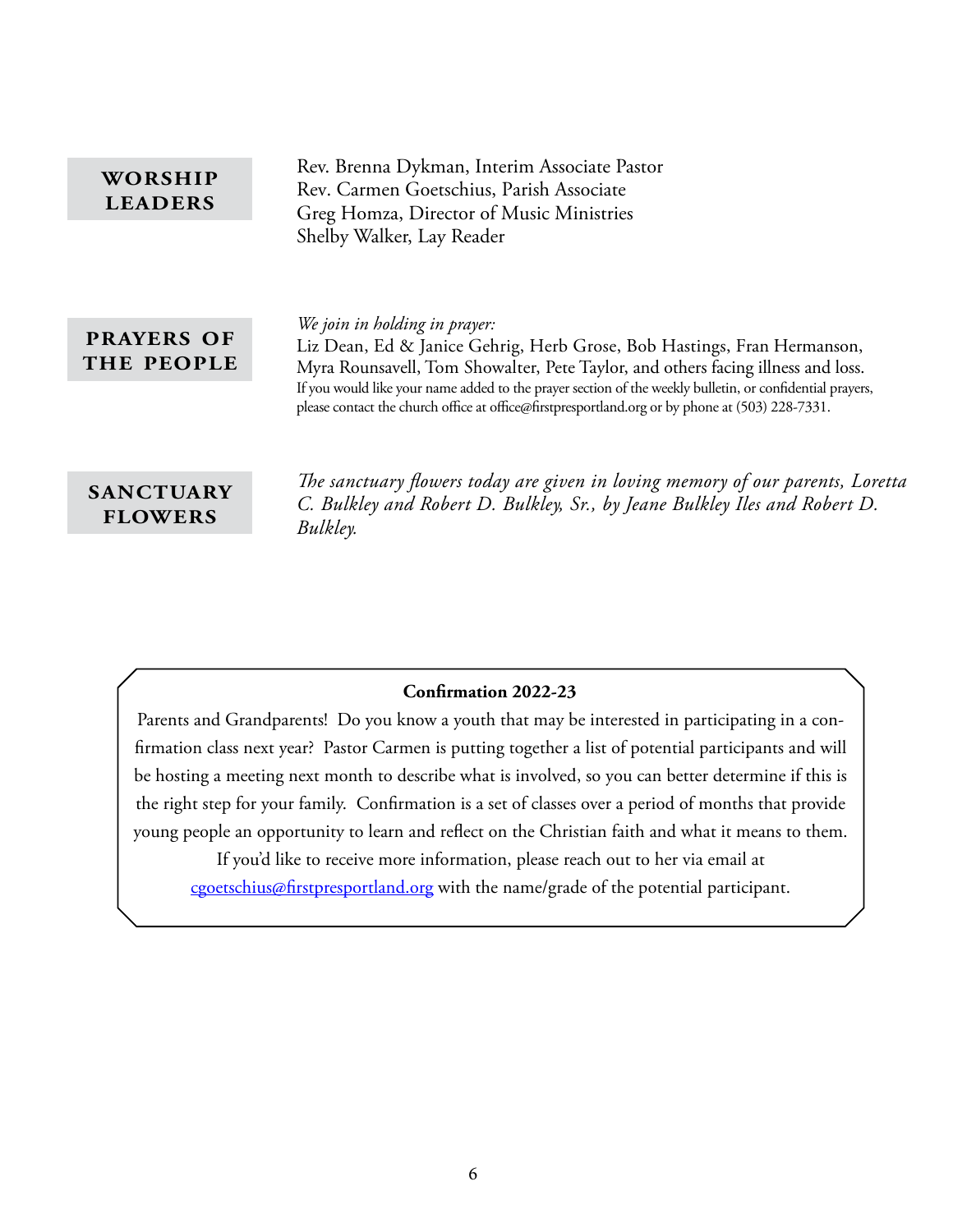# **An n o u n c e m e n t s**

#### **Zoom Coffee Hour Today After Worship!**

Those who are worshipping online are invited to a Zoom coffee hour today following the service, from 11:35 am to noon. The Zoom link is: <https://bit.ly/FPCCoffeeHour>

#### **Art Gallery Opening Reception Today**

An exhibition titled "Michele Bufton: All for Love" is taking place at FPC from May 1 to June 25. This special exhibit marks the two-and-a-half-year anniversary since the passing of Michele Bufton, a plein air (outdoor) painter, studio painter and key leader/supporter/advocate of the arts. Please join us today for the opening reception from11:30 am to1:00 pm.

#### **Tuesday Women's Book Club**

The Tuesday Women's Book Club will meet on Tuesday, May 3 at 11:00 am on Zoom. Our book is "Tightrope" by Nicolas Kristof and Sheryl Wu Dunn. Norma Fales will lead the discussion. A national bestseller, it deals with the crisis in working class America and focuses on solutions. To join, contact Marilyn Weber at <u>mlwschatzi@gmail.</u> [com](mailto:mlwschatzi@gmail.com).

#### *Celebration Works* **Organ Recital**

The final *CW* program of the season will feature Dr. Katie Burk playing FPC's Jaeckel pipe organ on Sunday, May 15 at 2:00 pm. The concert is free and open to the public, and a reception will follow! Please see the May Spire for more information.

#### **Rummage Sale**

Please stop by the old Alder Street Learning Center (in the basement of FPC) on May 15 from 11:30-1:30 pm to find a deal! Fill a bag for \$5 or larger items are as marked. There are lots of toys, children's books, and other items. All proceeds go to support FPC's Youth Mission Trips.

#### **Save the Date for Labor Day Retreat, September 2-4**

Whether you want an active weekend including swimming and hiking or would rather take things easy, you'll love this time to connect with our church community, draw closer to God and marvel at creation in the Columbia River Gorge.

### **FPC Higher Education Grant**

The FPC Higher Education Grant is a one-time award to high school seniors or those who have been tied to FPC and have been accepted into an accredited 2-year, trade, license or certification program or full college. To receive a copy of the application or for questions, please contact Pastor Brenna at **bdykman@firstpresportland.org** 

#### **"Art in the Christian Church" Series**

*From Genesis to Catacombs, Cathedrals and Beyond* The series continues today from 12-1:00 pm, downstairs in the library, with Session II – Rome vs. Christians, The Edict of Milan and the Council of Nicaea

#### **Session Update**

The Session approved a new strategic plan for FPC at its April meeting. Look for more details to come later in June!

#### **Rev. Schindler on Sabbatical through May and June**

Session has approved for Rev. Schindler to take a second block of sabbatical leave (deferred from earlier in the pandemic) from May through July 7. (A three-month sabbatical every six years is now part of all pastoral calls in our Presbytery to help renew pastors for their ministry). During the sabbatical, Rev. Brenna Dykman will be our Acting Head of Staff, and will cover all the parts of this role. Audrey is thankful to the congregation and Session for this time of renewal, especially valued after the past several years of helping guide the church in the season of the pandemic. We join in wishing her well for this leave!

#### **Soft Goods Fundraiser Continues**

We had such a good turnout for our Soft Goods offerings *(\*see details below)* that we are extending our collection. Items are being resold/recycled through a local thrift store and our youth will receive monetary compensation for each pound collected. Funds go to support youth mission trips! Bags of items can be left under the Soft Goods sign in Geneva Hall at any time. For more information, contact [bdykman@gmail.com](mailto:bdykman@gmail.com).

*\*All clothing including (men's, women's, children's), clothing accessories (hats, mittens, scarves, ties, nylons, socks, underwear), personal accessories (purses, wallets, fanny packs, bags), bed and bath (towels, sheets, blankets, pillows, curtains, tablecloths), shoes (all types) and other cloth materials. Please make sure items are washed before donating.*

#### **Call for Fellowship Hosts - In Person and via Zoom!**

We're delighted to be able to have coffee fellowship after worship again. Would you like to take a turn in hosting? Or providing the sliced cheese? Hosts make the coffee and set everything out, then clean up afterwards. (They also bring the half & half.) It's a fun volunteer job that you can do monthly or occasionally. If you're interested, contact Lauren Deming at <u>laurendeming511@gmail.com</u>.

We're also looking for folks to host the Zoom coffee hour on Sundays for those who are worshipping at home. Please contact Sarah Schwab at <u>qtipschwab@msn.com</u> for more information!